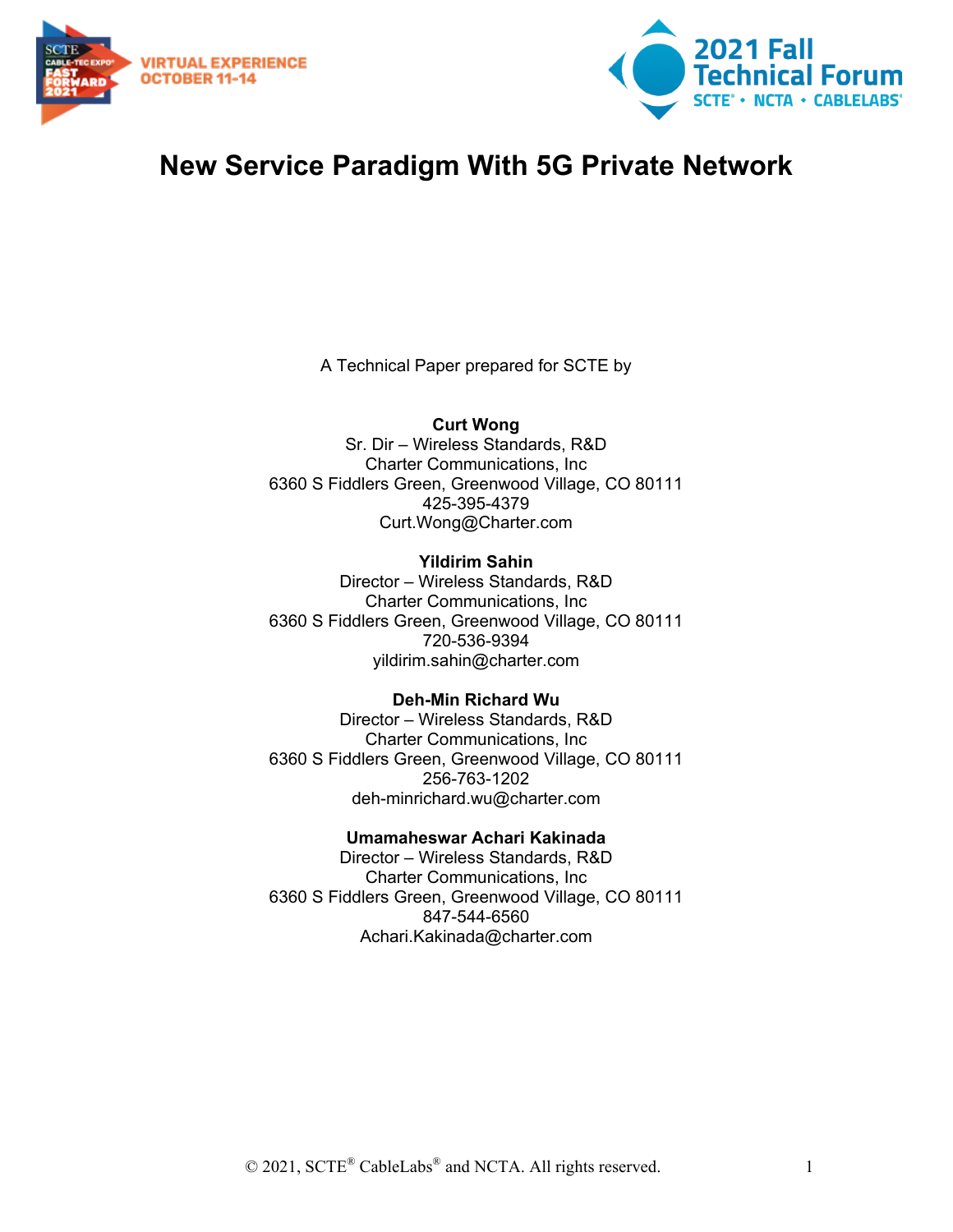



# **Table of Contents**

#### **Title Page Number**

| 2. |                                                                                  |  |  |  |
|----|----------------------------------------------------------------------------------|--|--|--|
| 3. |                                                                                  |  |  |  |
|    |                                                                                  |  |  |  |
|    | 3.2. Access to SNPN With Credentials Owned By An Entity Separate From The SNPN 7 |  |  |  |
|    | 3.3.                                                                             |  |  |  |
|    |                                                                                  |  |  |  |
| 5. |                                                                                  |  |  |  |
| 6. |                                                                                  |  |  |  |
|    |                                                                                  |  |  |  |
|    |                                                                                  |  |  |  |

## **List of Figures**

#### **Title Page Number**

| Figure 2 – Simplied SNPN Architecture With User Plane Routing For Different Services 6 |  |
|----------------------------------------------------------------------------------------|--|
|                                                                                        |  |
|                                                                                        |  |
|                                                                                        |  |
|                                                                                        |  |
|                                                                                        |  |
|                                                                                        |  |
|                                                                                        |  |
|                                                                                        |  |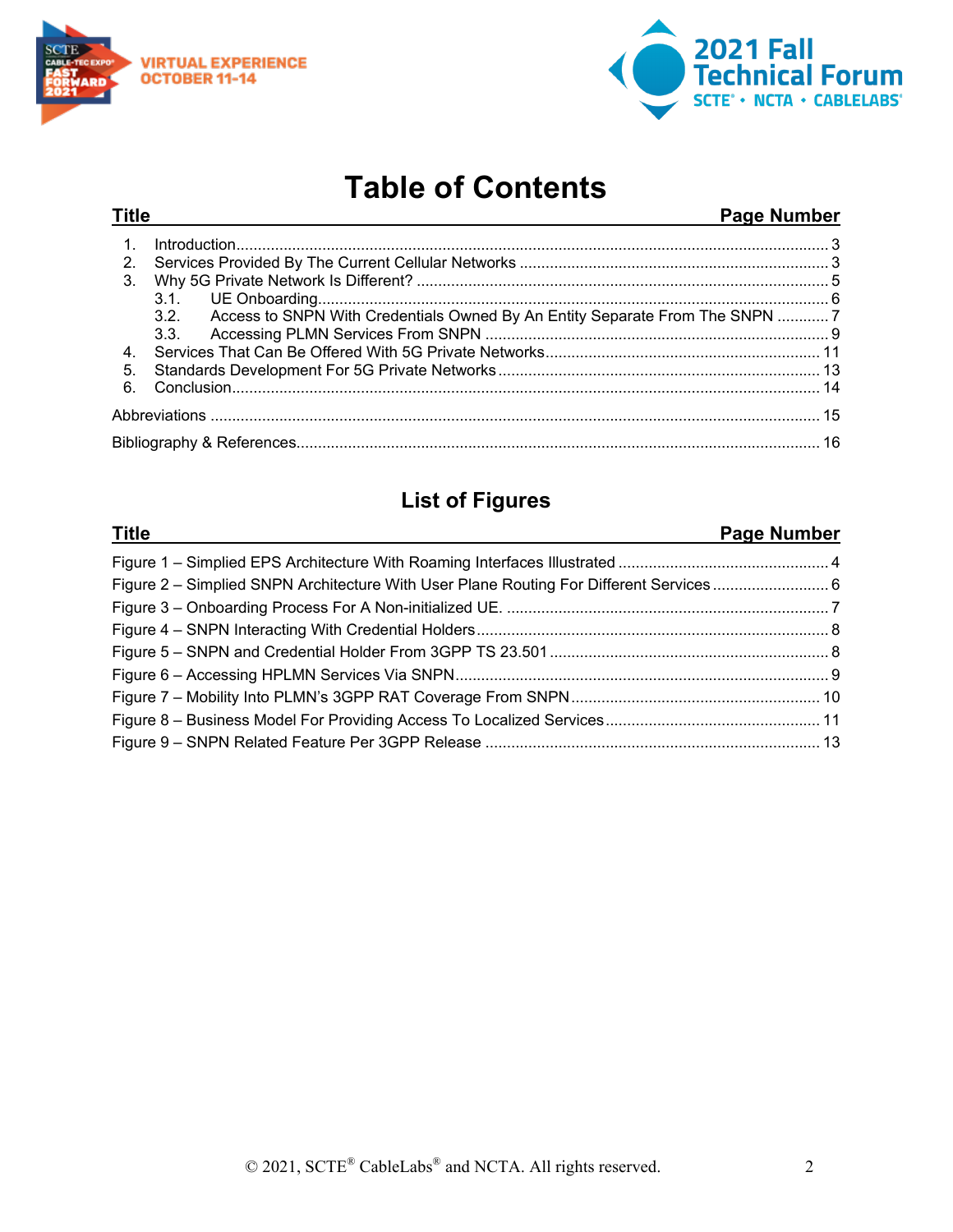



## <span id="page-2-0"></span>**1. Introduction**

Traditionally, a universal subscriber identity module (USIM) and roaming agreement between the serving network (visited public land mobile network (PLMN)) and home network (home PLMN) is needed in order for the user equipment (UE) to gain access to normal services (i.e., data/voice) when roaming. This type of "control" has been a long tradition used within the mobile network operators (MNO) to control which roaming network that their subscribers are authorized to gain services using 3GPP radio access technologies (RAT). With the ongoing development of 5G private network in the 3GPP ecosystem, a new service paradigm with 5G standalone architecture (5G SA) and 3GPP RAT is being created. USIM (or eSIM) are no longer the only storage mechanism for credentials when using 3GPP RAT. Onboarding can be performed locally for non-initialized UE to access the network. UE credential storage at the network side can be separated from the network that is providing the access to the users. And overall, the 5G private network can take advantage of the native support for edge computing to allow service hosting environment to be locally deployed for services with ultra-low latency and better quality of experience  $(OoE)$ .

This paper first describes in a high level on how a UE obtains services with the current 4G cellular networks to contrast with the new capabilities offered with 5G private networks (also known as Standalone non-public network  $(SNPN)^1$  $(SNPN)^1$  [2]). These new capabilities defined by 3GPP 5G system architecture standards for SNPN set a course for a new service paradigm possibility for 5G private networks.

## <span id="page-2-1"></span>**2. Services Provided By The Current Cellular Networks**

Nowadays, a typical service provided by the cellular networks is mainly a best effort bit pipe connecting the UE to the external data networks (i.e., the Internet). When the bit pipe is characterized as best effort or non-guaranteed bit rate, it means that everyone shares the available bandwidth within the network and in some cases the user may exhibit congestion where the QoE became unsatisfactory.

Some services like real-time voice or public safety related services can be tailored by the network by setting the quality of service (QoS) parameters for that the bit pipe. This requires the network to be aware of at least two properties: 1) who is using the network, and 2) the type of QoS for which the user is eligible.

<span id="page-2-2"></span><sup>&</sup>lt;sup>1</sup> SNPN is defined by 3GPP. Another type of 5G private network called public network integrated non-public network which is not described in this paper.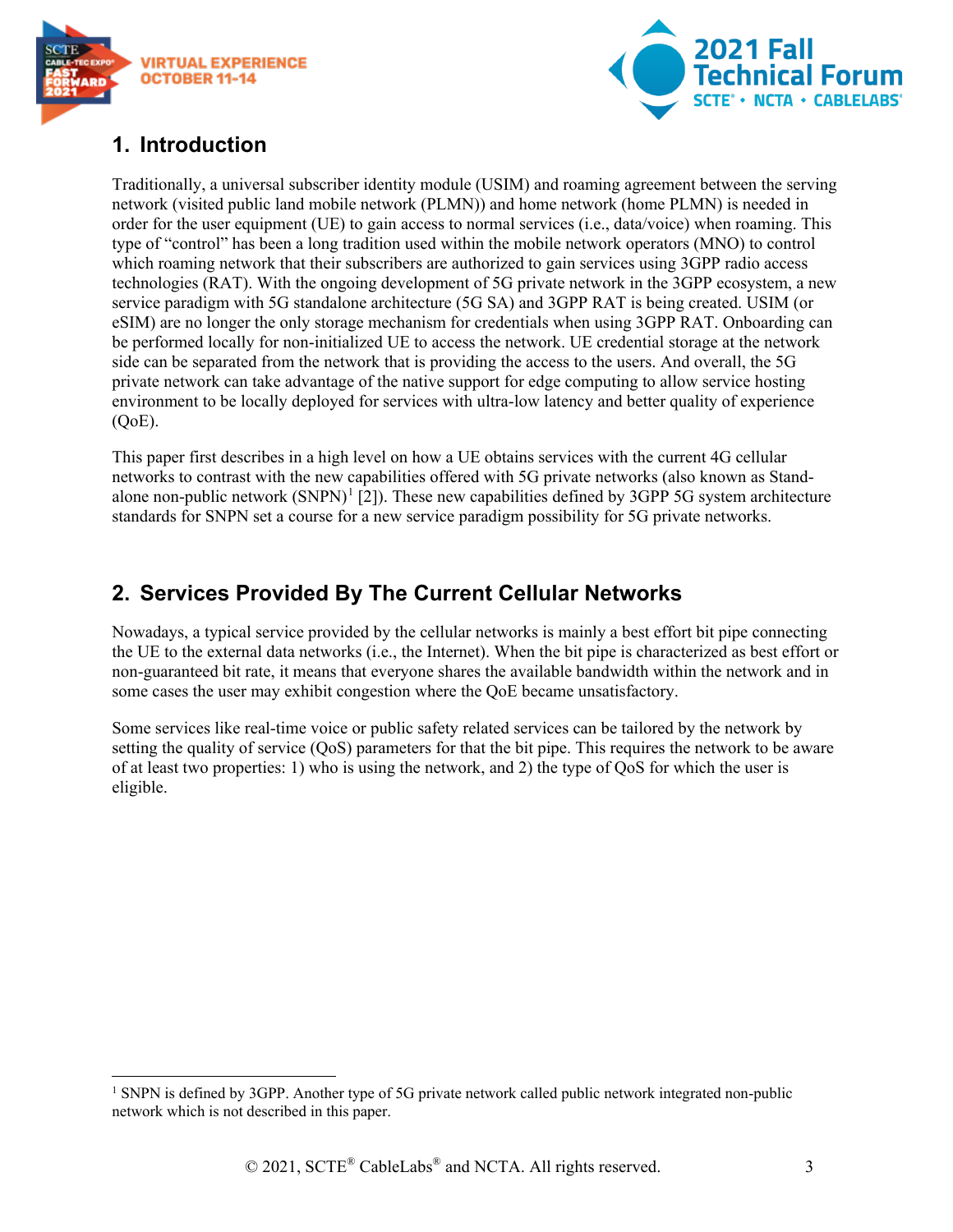

#### **Figure 1 – Simplied EPS Architecture With Roaming Interfaces Illustrated**

<span id="page-3-0"></span>To determine who is using the network, a USIM with mutual authentications is used between the UE and the vPLMN. This requires the vPLMN to obtain the authentication vectors from the user's home (i.e., hPLMN) in order to perform mutual authentications with the USIM. With this requirement, a user must somehow obtain a USIM from a hPLMN before a cellular service can be rendered. In addition, a business relation (i.e., roaming relation) between vPLMN and hPLMN is needed in order to fetch the authentication vectors from hPLMN.

In the roaming example shown in figure 1, the UE has two protocol data network (PDN) connectivity services established from the vPLMN. The user's subscription in the home subscriber server (HSS) indicates that S8 home routed for internet traffic is used and local breakout (LBO) is used for e.g., voice media with IP-multimedia subsystem (IMS). Effectively, this means one user plane tunnel is breaking out locally at the vPLMN while the other is routed back to hPLMN.

The type of PDN connectivity service allowed (and their associated QoS profile) is based on user subscription data from hPLMN (but can be modified by the vPLMN if dynamic policy control is used).

The following list shows the QoS parameters related to each PDN connection:

- QoS class identifier (QCI) a scalar that points to a set bearer level packet forwarding treatment (delay budget, packet loss, scheduling priority, etc.).
- Allocation and retention priority (ARP) for admission related criteria during congestion with priority level (scalar), the pre-emption capability (flag) and the pre-emption vulnerability (flag).
- Guaranteed bit rate (GBR) (as oppose to the best effort).
- Maximum bit rate (MBR) the upper limit of the bit rate that is expected to be provided by a bearer.
- Access Point Name Aggregate Maximum Bit Rate (APN-AMBR) to limit the aggregate bit rate that can be expected to be provided across all non-GBR bearers and across all PDN connections of the APN.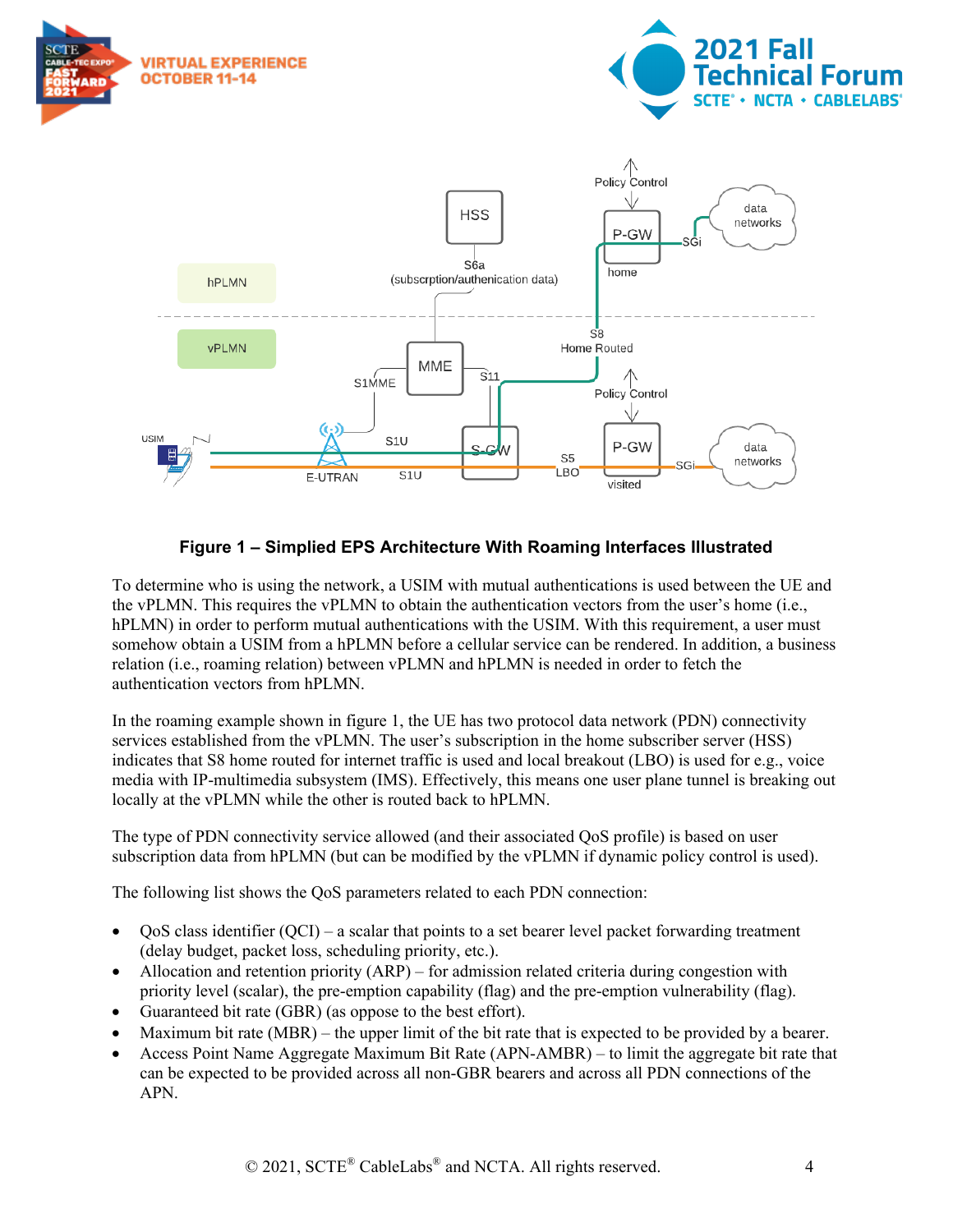



• UE Aggregate Maximum Bit Rate (UE-AMBR) – to limit the aggregate bit rate that can be expected to be provided across all non-GBR bearers of a UE.

## <span id="page-4-0"></span>**3. Why 5G Private Network Is Different?**

As described in the previous section, a user who is able to obtain connectivity service in a vPLMN must first have a prior relationship with a hPLMN and that both vPLMN and hPLMN must have roaming relationship with each other in order to allow the vPLMN to authenticate the user and to obtain the subscription information for QoS settings and for user plane routing between the UE and the networks.

For 5G private networks – namely SNPN, it is neither necessary to use USIM to gain access to local access network using 3GPP RAT nor that a roaming interface is required from the SNPN in order to reach hPLMN.

3GPP SNPN [2] offers the following new capabilities which are different from technologies used for prior cellular services described in the early section.

- Subscriber identifier (SUPI) is no longer restricted to IMSI. Network access identifier (NAI) using the NAI RFC 7542 based user identification (e.g., lux  $luther@phantom{m}zone)$  can be defined and used.
- Mutual authentication is no longer restricted with the shared secret stored in the USIM. Extensible authentication protocol (EAP) with TLS/TTLS can be used (e.g., certificate, username/password) as well. The credentials can be stored in the device itself as well.
- SNPN is identified with the addition of NID (Network identifier) i.e., PLMN ID + NID. PLMN ID is not required to be unique. It the traditional cellular network, PLMN ID (i.e., MCC and MNC pair) is assigned by either ITU or regional organization like ATIS IOC (IMSI Oversight Council) and is globally unique. For SNPN using MCC with 999 [1] any MNC and also any NID can be used. Operator can also choose to use its own dedicated PLMN ID plus any self-managed NID value as deployment choice. In addition, 3GPP allows the option of using a globally unique NID value independent of the PLMN ID.
- NG-RAN may also broadcast a human-readable network name to ease the user to select SNPN. This is mainly used for manual selection based on network name awareness of the user.
- Onboarding service allows a UE without any prior relationship (i.e., no credential to access the network) to obtain the necessary authorization and credentials on demand from a local SNPN.
- Authentication vectors can be stored externally from SNPN (e.g., in an external AAA server, other UDM from  $3<sup>rd</sup>$  party) to allow neutral hosts type of deployment.
- Accessing to hPLMN service via SNPN is also possible with untrusted access procedure over 3GPP RAT.

Please note that real time voice communication and emergency session can also be supported with SNPN toward the local PSTN.

The following figure illustrates an example of a simplified SNPN architecture.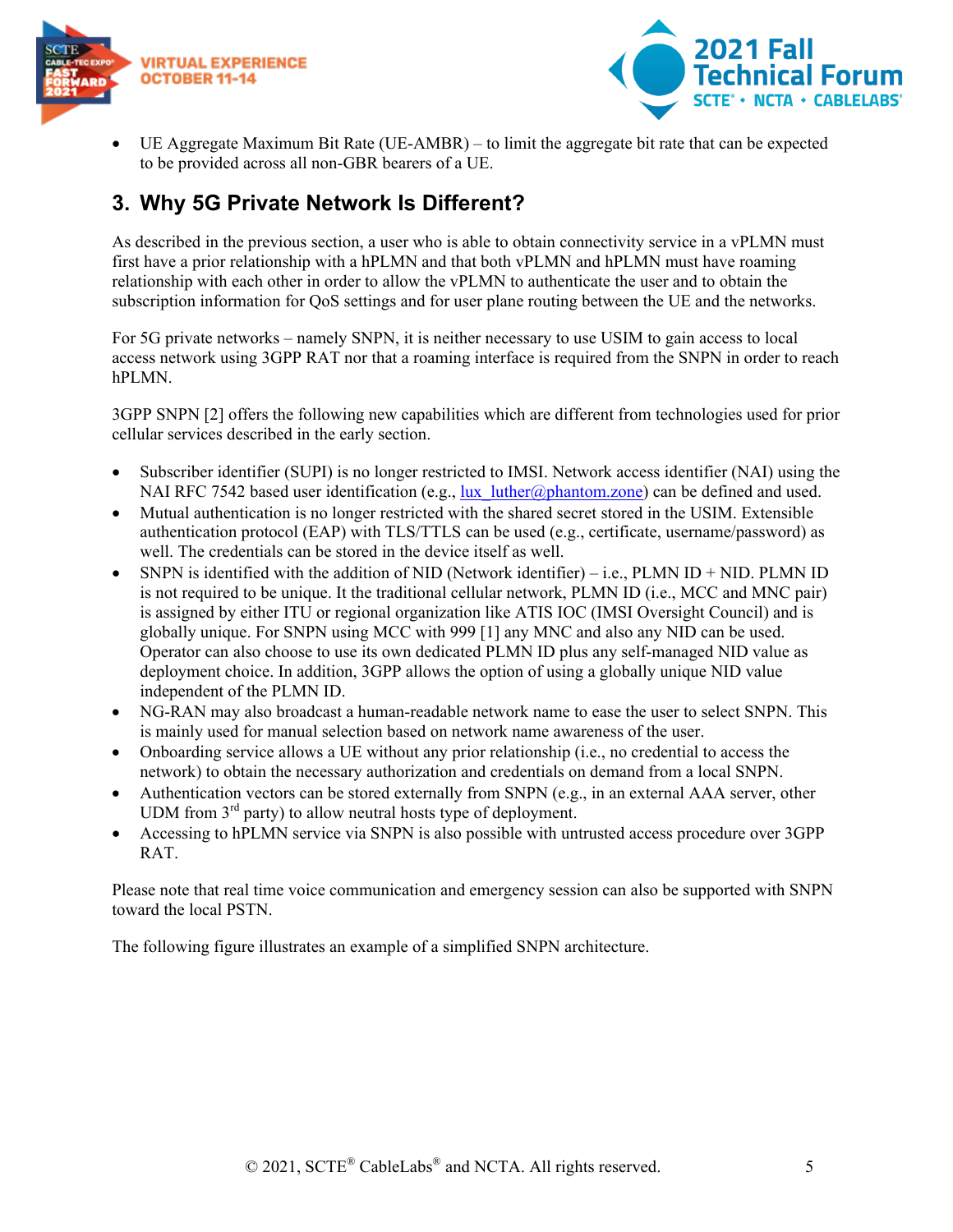





#### <span id="page-5-1"></span>**Figure 2 – Simplied SNPN Architecture With User Plane Routing For Different Services**

The following section describes some of the key capabilities [2] [3] with more details using SNPN that is differed from PLMN.

#### <span id="page-5-0"></span>**3.1. UE Onboarding**

Onboarding is the service to allow a non-provisioned UE to obtain SNPN credentials in order to get connectivity service from the SNPN.

The following figure shows a simplified view on how a non-initialized UE is provisioned with SNPN credentials.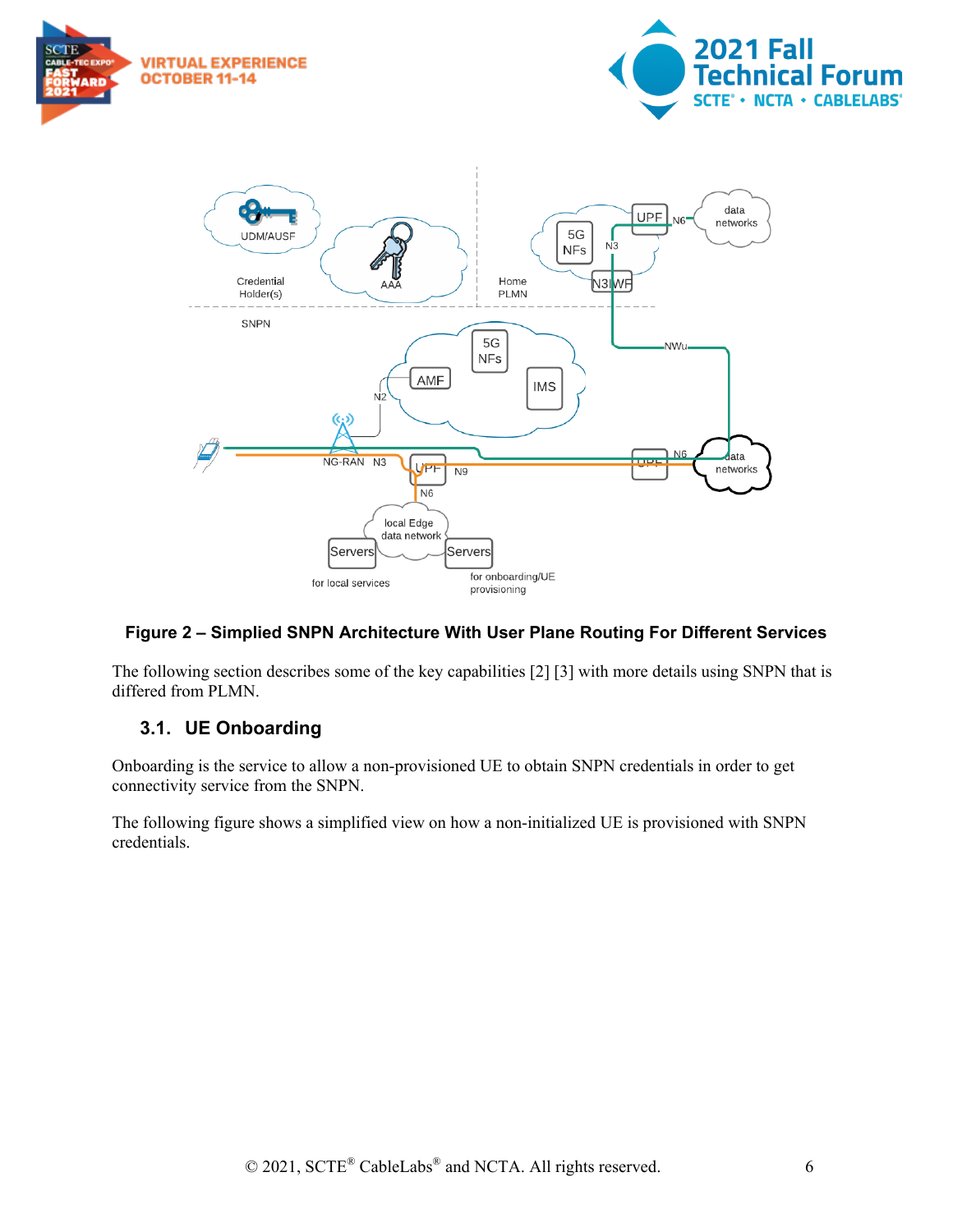

**Figure 3 – Onboarding Process For A Non-initialized UE.** 

<span id="page-6-1"></span>The SNPN which allows onboarding process will broadcast an indication at the cell level that onboarding is supported. UE, which wants to be provisioned with SNPN credentials for connectivity service from the SNPN, will signal to the network with onboarding indication in both radio resource control signaling (RRC) and non-access stratum signaling (NAS). This allows the RAN to forward this request from the UE to a dedicated onboarding access and mobility management function (AMF). AMF uses the NAS level indication to select a session management function (SMF) used for remote provisioning and to setup a restricted user data plane between the UE and the provisioning server (PS). The SMF may send the PS fully qualified domain name (FQDN) to the UE as part of protocol configuration options (PCO) in the PDU session establishment response. After PDU session is set up, the application in the UE is then interacting with the PS to obtain the SNPN credentials. The PS may request certain information from the UE/user (e.g., name, type of connectivity services requested, credit card, etc.) prior to sending the SNPN credentials to the UE. The PS may also provision the UDM with corresponding SNPN subscription data if it has not been prefilled already. The applications in the UE for handling provisioning task is out of scope of 3GPP standards and is left for OEM implementation.

Once the UE has received the SNPN credentials from the PS, it will restart and use the downloaded SNPN credential to access the network.

#### <span id="page-6-0"></span>**3.2. Access to SNPN With Credentials Owned By An Entity Separate From The SNPN**

Credentials holder is defined in 3GPP [2] as an entity which authenticates and authorizes access to an SNPN separate from the credentials holder. It means that the serving SNPN does not store the credentials that can be used to authenticate/authorize the UE. This is also commonly known as neutral host offering as it allows the SNPN to provide connectivity service to the users using credentials from  $3<sup>rd</sup>$  party.

The following simplified figure shows how a serving SNPN interacts with credential holders.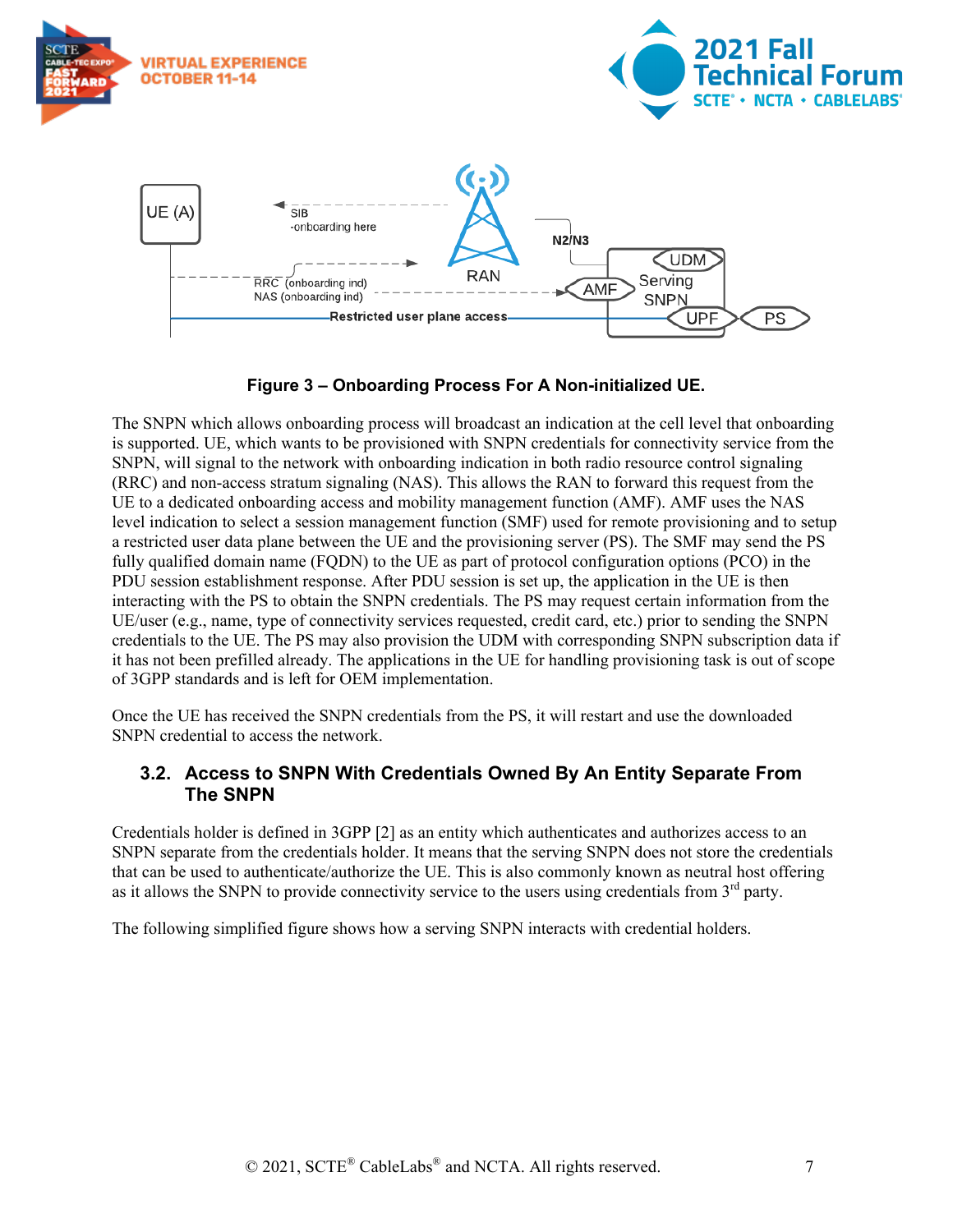

**Figure 4 – SNPN Interacting With Credential Holders**

<span id="page-7-0"></span>The following figure shows two 5G architecture views from 3GPP TS 23.501 [2] with credentials holder and SNPN.



**Figure 5 – SNPN and Credential Holder From 3GPP TS 23.501**

<span id="page-7-1"></span>Please note that from 3GPP's point of view, the architecture for SNPN and credentials holder is always depicted as a non-roaming reference architecture even though a roaming reference point (i.e., N32) is used. In this sense, the 3GPP does not support roaming for UE between SNPN and MNO.

When accessing a SNPN with credentials from  $3<sup>rd</sup>$  party (credential holder), the UE must first check the system information block (SIB) broadcast message from the RAN to determine which 3<sup>rd</sup> party (credential holder) is supported by this SNPN. This could be in the form of a list of PLMN ID + NID or group ID (GIN) for network selection. GIN represents a group of  $3<sup>rd</sup>$  parties using a common Network ID to minimize the broadcast list in the SIB. If the UE has been configured with a credential from one of those  $3<sup>rd</sup>$  parties that is shown in the SIB then the UE may proceed to register to the SNPN using the  $3<sup>rd</sup>$  party credential.

RAN may also broadcast an additional indication in the SIB to indicate that UE with any  $3<sup>rd</sup>$  party (credential holder) information can try to access this SNPN. This type of uncontrolled access may be useful for general public usage (e.g., public access at the park, public library, etc.).

Credential holder can be from another SNPN or PLMN or from enterprise domain in the case of AAA.

If the credential information is stored in  $3<sup>rd</sup>$  party UDM, AMF in SNPN forwards the EAP message to the AUSF of the  $3^{rd}$  party based on PLMN ID + NID received from the UE.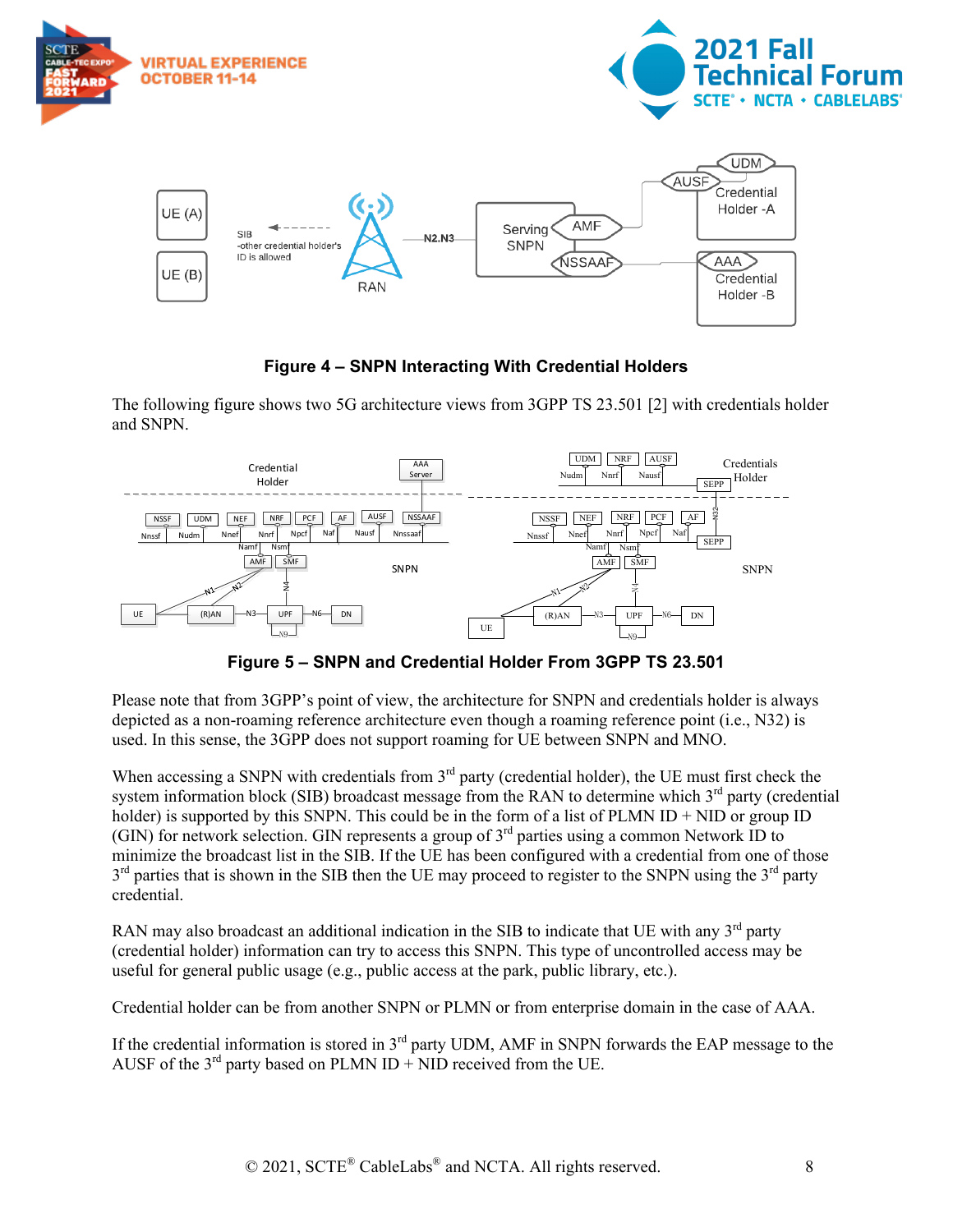



If the credential information is stored in an AAA Server in the credential holder, the authentication function (AUSF) in SNPN selects a network slice-specific and SNPN authentication and authorization function (NSSAAF) to handle the related EAP messages from the UE. The NSSAAF selects AAA server based on the domain name to the realm part of the SUPI, relays EAP messages between AUSF and AAA server (or AAA proxy) and performs related protocol conversion. The AAA server acts as the EAP server for the purpose of primary authentication. UDM is still used for storing subscription information and to decide that the primary authentication is performed by AAA or AUSF.

#### <span id="page-8-0"></span>**3.3. Accessing PLMN Services From SNPN**

Interesting enough that even when 3GPP does not support roaming between SNPN and PLMN, the specification does allow a UE with dual credentials (e.g., similar to dual SIM dual standby (DSDS) or dual SIM dual active (DSDA)) to access both SNPN and PLMN services at the same time. This is particularly useful when a user wants to separate their usage between enterprise and personal domains or when the user is in a remote SNPN environments like caves or shielded factory where PLMN coverage is not available or accessible.

3GPP defines the following terms to cover this usage:

- Overlay network: When UE is accessing SNPN service via NWu using user plane established in PLMN, SNPN is the overlay network. When UE is accessing PLMN services via NWu using user plane established in SNPN, PLMN is the overlay network.
- Underlay network: When UE is accessing SNPN service via NWu using user plane established in PLMN, PLMN is the underlay network. When UE is accessing PLMN services via NWu using user plane established in SNPN, SNPN is the underlay network.

The following figure illustrate this architecture setup using hPLMN as overlay as an example. Please note that the other direction is also valid (i.e., accessing SNPN via PLMN's 3GPP RAT) but is not used here for illustration.



**Figure 6 – Accessing HPLMN Services Via SNPN**

<span id="page-8-1"></span>The UE has both the SNPN credential and the PLMN credential. The enabler here is that the UE is able to use the untrusted non-3GPP access procedure over the 3GPP RAT of the SNPN in order to create a NWu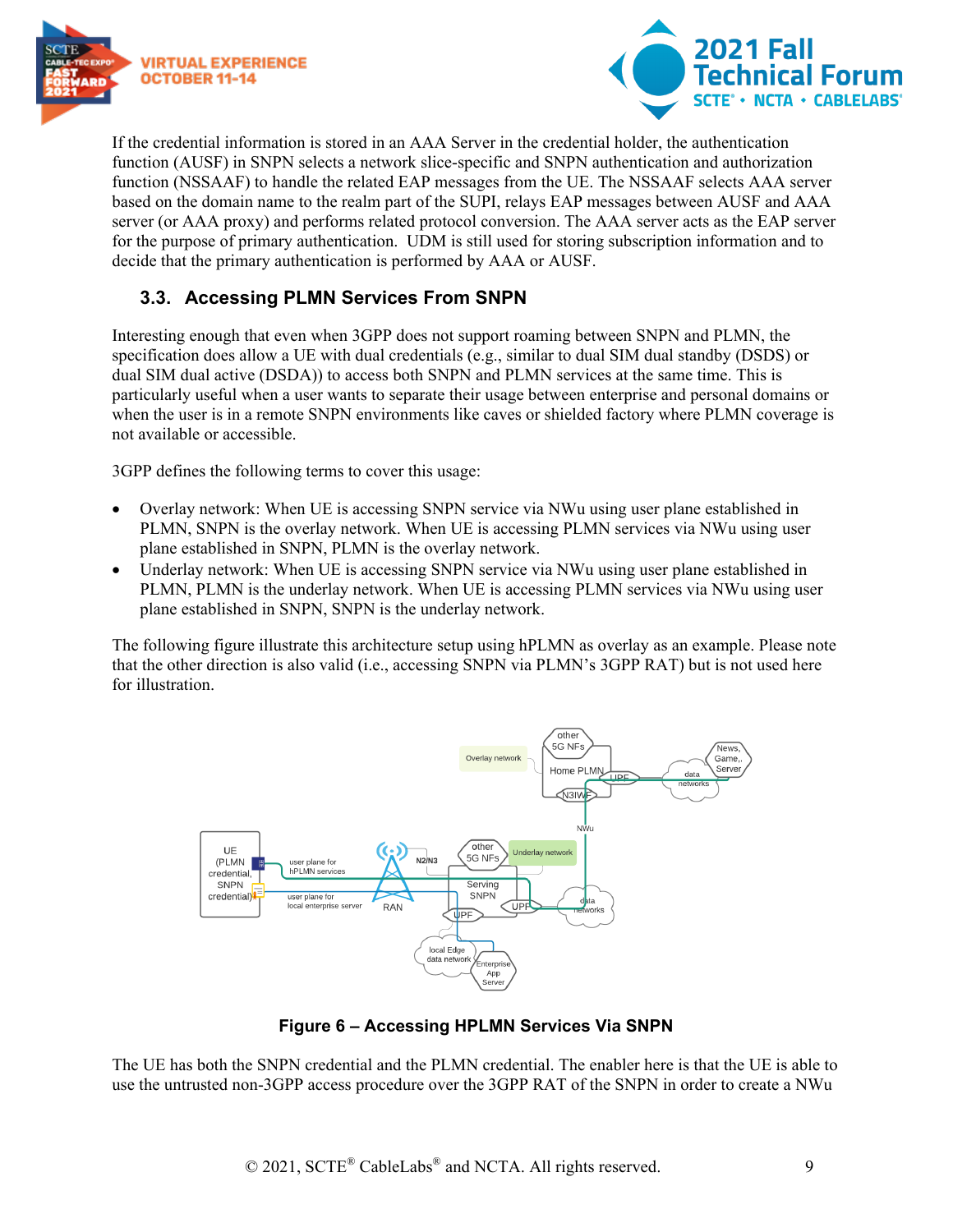



tunnel toward the hPLMN. The SNPN credential is needed in order to get access to the data network via SNPN. The PLMN credential is needed in order to access the hPLMN via the NWu tunnel.

On the SNPN side, UE maintains at least one PDU session in the network that can reach the N3IWF of the hPLMN, and UE keeps its state in CM-CONNECTED state as if the UE is using WiFi access.

From hPLMN's perspective, UE is accessing the hPLMN as if the UE is using any WiFi access even though the UE is actually using 3GPP RAT from SNPN.

When UE is moving out of the SNPN coverage and into the 3GPP radio coverage of the hPLMN, the user data session can also be transferred from SNPN to hPLMN using non-3GPP to 3GPP handover procedures as described in 3GPP specifications. In other words, when UE has detected that the radio coverage of the PLMN is sufficient, it can initiate a registration procedure to the hPLMN with an indication that an existing user plane session from NWu needs to be moved over to this 3GPP radio interface. In the figure below, the data carried via green path will be moved to blue path after this handover procedure is completed.



#### **Figure 7 – Mobility Into PLMN's 3GPP RAT Coverage From SNPN**

<span id="page-9-0"></span>With the network based non-3GPP to 3GPP handover procedure, the data path is switched from one tunnel to another (i.e., from blue to green in the above figure). This means that even if the UE is able to maintain Rx/Tx connections to both 3GPP RATs at the same time, the UE must decide which tunnel is used for data transfer.

If the UE is bouncing between both networks then the tunnel switching will also happen each time the UE is switching between the networks. This may induce excessive network signaling procedure with the hPLMN. To minimize the signaling induced by tunnel switching with HPLMN, and to allow mobility procedure between SNPN and PLMN, a 3GPP feature called access traffic steering, switching, splitting (ATSSS) can be used. ATSSS allows the UE and the network to transfer user plane data via one or more data paths using MPTCP and/or ATSSS low-layer (ATSSS-LL). MPTCP is a protocol defined by IETF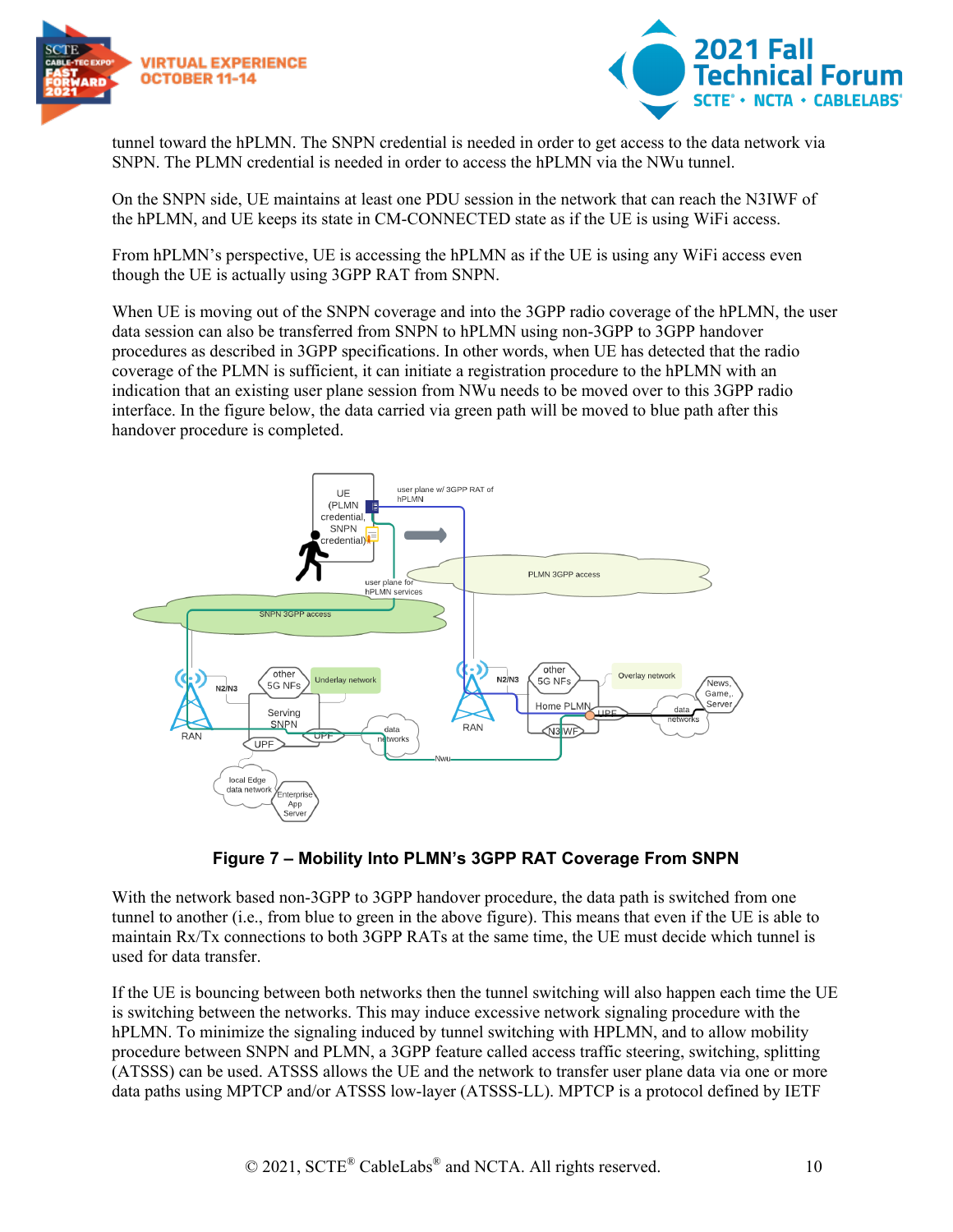



and has been widely used in the industry already for reliable delivery via different data paths for TCP traffic. For UDP, 3GPP develops its own ATSSS-LL as IETF MP-QUIC is not yet finalized. Overall, ATSSS defines the following different steering modes to steer the traffics between two paths:

- Active-standby: One path is denoted as primary access and is always used even when the other path is available.
- Smallest delay: The path with the smallest round-trip time (RTT) is used.
- Load-balancing: Traffic is split across different paths.
- Priority-based: The primary path is used until it reaches certain congestion level in which case the other path is used.

### <span id="page-10-0"></span>**4. Services That Can Be Offered With 5G Private Networks**

3GPP in Release 18 has been studying new use cases for 5G networks providing access to localized services and identifying relevant requirements. The study takes a number of relevant aspects into consideration as depicted in a business model in Figure 8 [5]:



**Figure 8 – Business Model For Providing Access To Localized Services**

- <span id="page-10-1"></span>• *Key partners* may include network operators (MNOs, private network operators, MSOs, etc.), local service providers, individuals (users), owners of facilities or proprietors of businesses in which the local access network will be available, and  $3<sup>rd</sup>$  party service providers. These stakeholders need to work together to provide local access to services.
- *Key activities* may involve how to commission/decommission access to local network and a localized services offered by any of the key partners using the local network. Since the access is local and may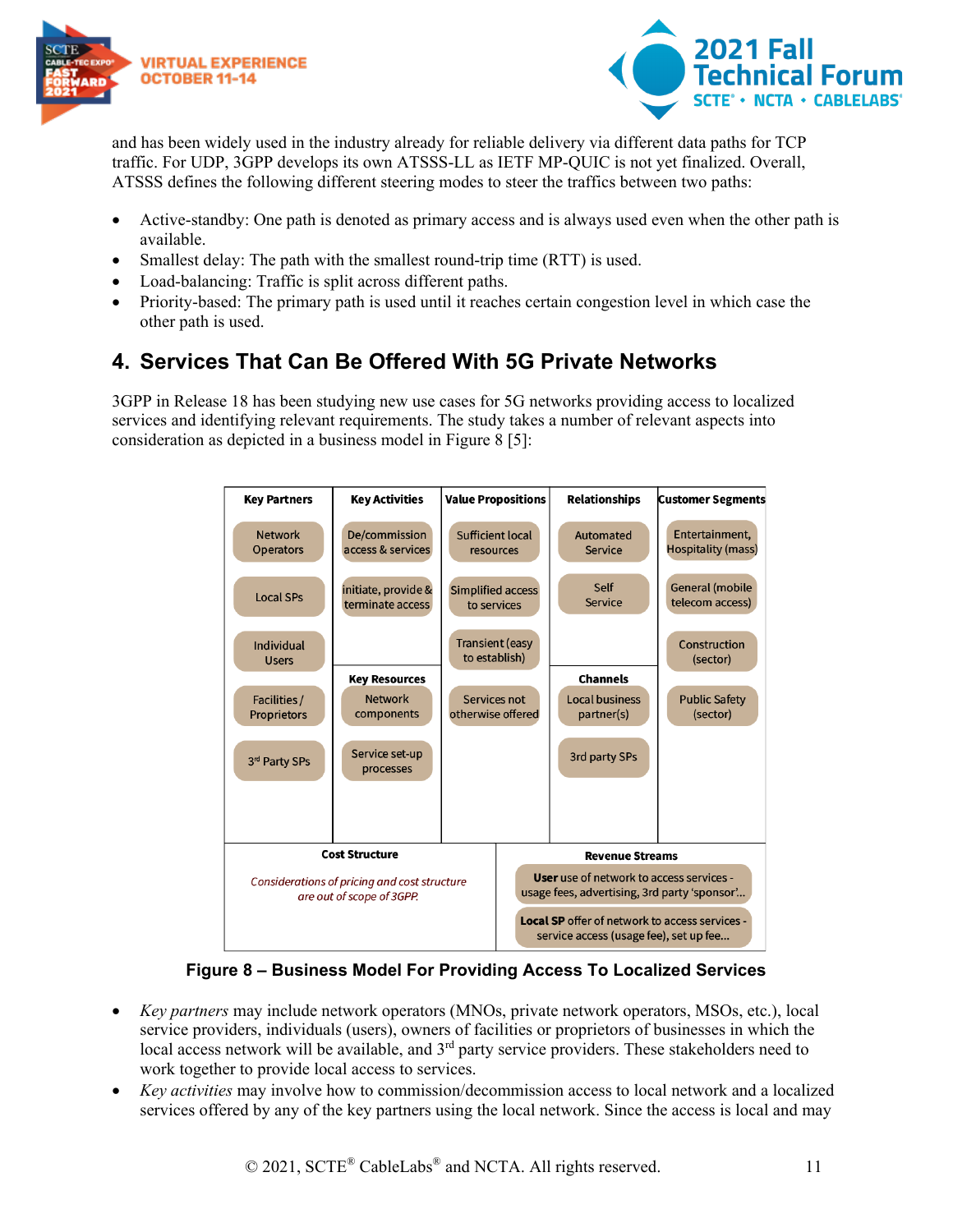



be bounded in time and space, the effort to commission/decommission accesses and services needs to be aimed to be requiring short lead-time and low complexity, etc. From a user perspective, the user needs to become aware of access and local services to choose and access them. The process for the user and his/her equipment to gain access to the network, to use and terminate access and services needs to be efficient, simple and convenient. The offered resources and services cannot be accessed by any other way.

- *Value proposition* perspective providing access to local services can result in some distinct opportunities for users and service providers.
	- o The access can be provided that is sufficient in areas that otherwise would lack them, for example, on a fairground established far from other infrastructure.
	- o The access to local services can be simpler than access would be without this service. For example, obtaining network access may result in associated local service configuration and effortless presentation to the user.
	- o The access and local services operation can be established as needed, without the need for long term business relationships such as facilities, permanently installed equipment, etc.
- In order to establish the set of business *relationships* and arrangements from the perspective of all involved key partners that could be very complex, business processes need to be automated, or at the very least available for self-service.
- *Customer segments* for localized services can be broad. The ones listed in the figure are just some sample ones.
- Two kinds of key *resources* are needed to provide access to local services:
	- o Network components: The network operator needs to have or be able to make use of other operators' network infrastructure, both for mobile access and for configuration of services, authorization and other aspects.
	- o Service set-up processes: A set of service set-up processes need to be in place such that the service providers (local service providers, 3<sup>rd</sup> party service providers and the network operator provided services) are able to arrange for their services to be offered via the local access.
- These local service access can be promoted and arranged through different *channels*. Principally the local service operators, such as an entertainment venue, can provide and promote information to potential users so that they can seek to access the local services. Third party service provider, such as a sports club, can also inform, motivate and prepare their users to expect local access to services in a particular place and at a particular time.
- *Cost* and *revenue* due to offering and usage of localized services can vary such that the key partners need to make necessary business agreements to get their proper share. The cost of using some localized services to users may be free-of-charge or usage-based. Some offered localized services may be sponsored, for example, by any of the key partners, advertisers, or 3rd party sponsors.

In the light of the aspects listed above, as an example for providing access to localized services, an SNPN deployed at a sporting venue may offer various services to their customers visiting the venue for a game: The offered services may be like the Internet access, real-time video or AR/3D services from various camera angles of the field (e.g., the perspective of the referee or a favorite player) that are only available to visitors at the venue. Any services in the venue may be offered by one or more key partners such as the sporting venue owner, infrastructure network provider, broadcasting agency like a TV station, 3rd party sponsor or one of the athletic clubs, etc. The visitors can be made aware of the offered services and how to get onboarded to the local access network and the localized services before or when they come the venue by one or more of the key partners. The offered services can be broadcasted by the local access network and compatible UEs can show the available services to the users; and guide the interested users for easy onboarding and then start using the services. When new services or an update to the previously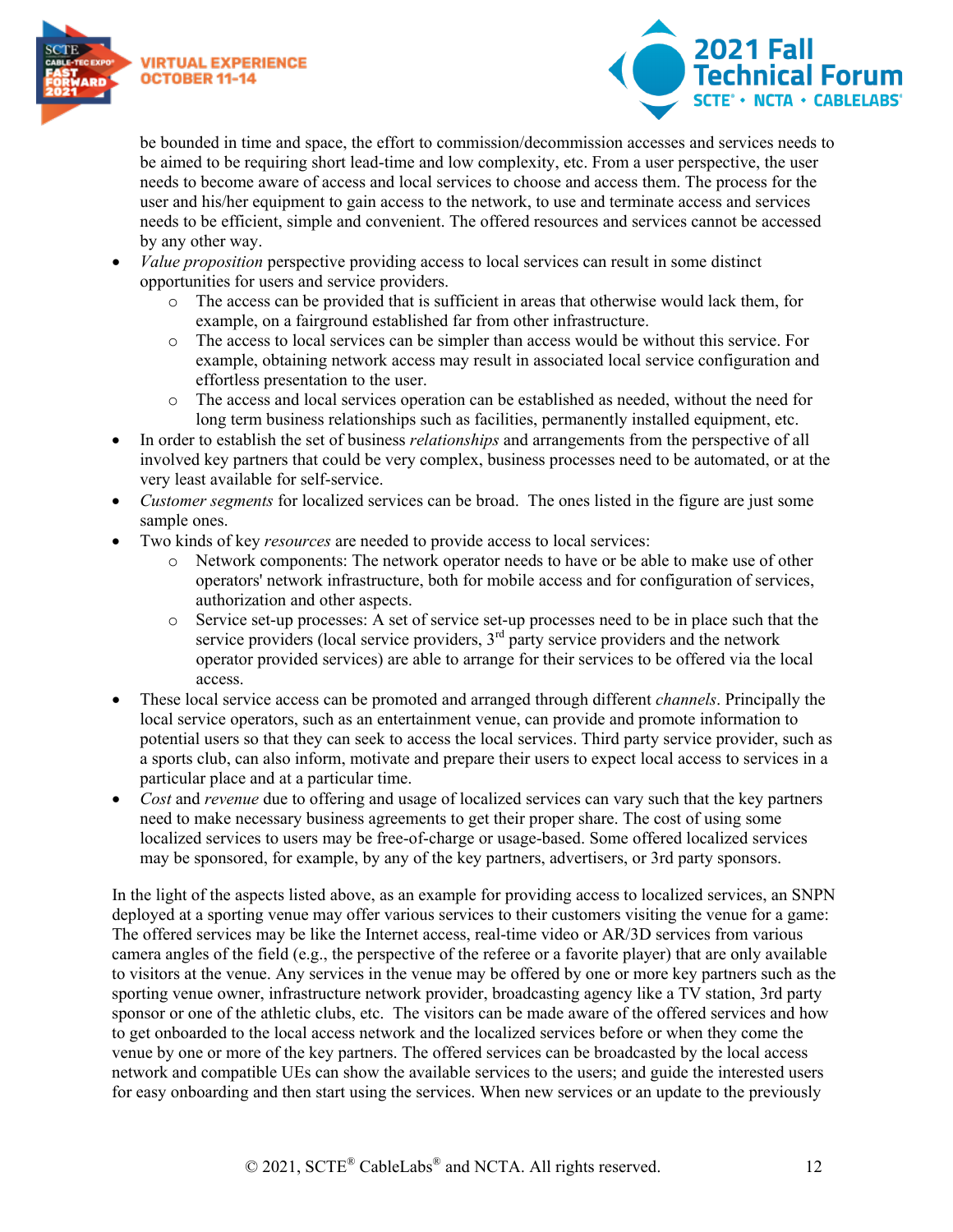



offered services become available, the visitors can be made aware via various means such as updating service broadcast at access network or via a venue application, etc. While some or all services offered might be free-of-charge or usage-based to the users. The service provider may generate advertising revenue by offering advertising services to 3rd party companies while users rendering localized services.

### <span id="page-12-0"></span>**5. Standards Development For 5G Private Networks**

Standardization work for 5G private networks (i.e., SNPN) was started from 3GPP Rel 16 using 5G standalone architecture as the baseline. The development has continued in Rel 17 [3] with more capabilities and features. Currently, the industries are discussing further possible enhancements in Rel 18 [4] [5] [6].

Rel 16 was frozen at June 2020. Rel 17 is currently under development and is scheduled to be frozen by March 2022. R18 has already been started with new requirements gathering by 3GPP SA1 since the end of 2020 and most likely that the freeze date for Rel 18 will be by the end of 2023 or early 2024.

The following figure shows some of the key features related to 5G private networks per 3GPP release cycle under the umbrella of the system architecture group (3GPP SA). Rel 18 content is only at the initial phase of the development; hence, it is a best guess from the authors of this paper.



**Figure 9 – SNPN Related Feature Per 3GPP Release**

<span id="page-12-1"></span>In 3GPP Release 18, in addition to providing access to localized services studied in [5], other potential Rel 18 features are aiming for better mobility experience. Enhanced mobility with equivalent SNPNs, allows a UE with subscription for one of the SNPNs has access to its all equivalent SNPN(s), similar to how equivalent (h)PLMNs work today. 5G system architecture can already support non 3GPP access like Wi-Fi or fixed broadband access. The SNPN feature has so far been focusing on using 3GPP RAT due to time pressure, however documenting the support for SNPN for non-3GPP access will make the standards specifications to be more holistic.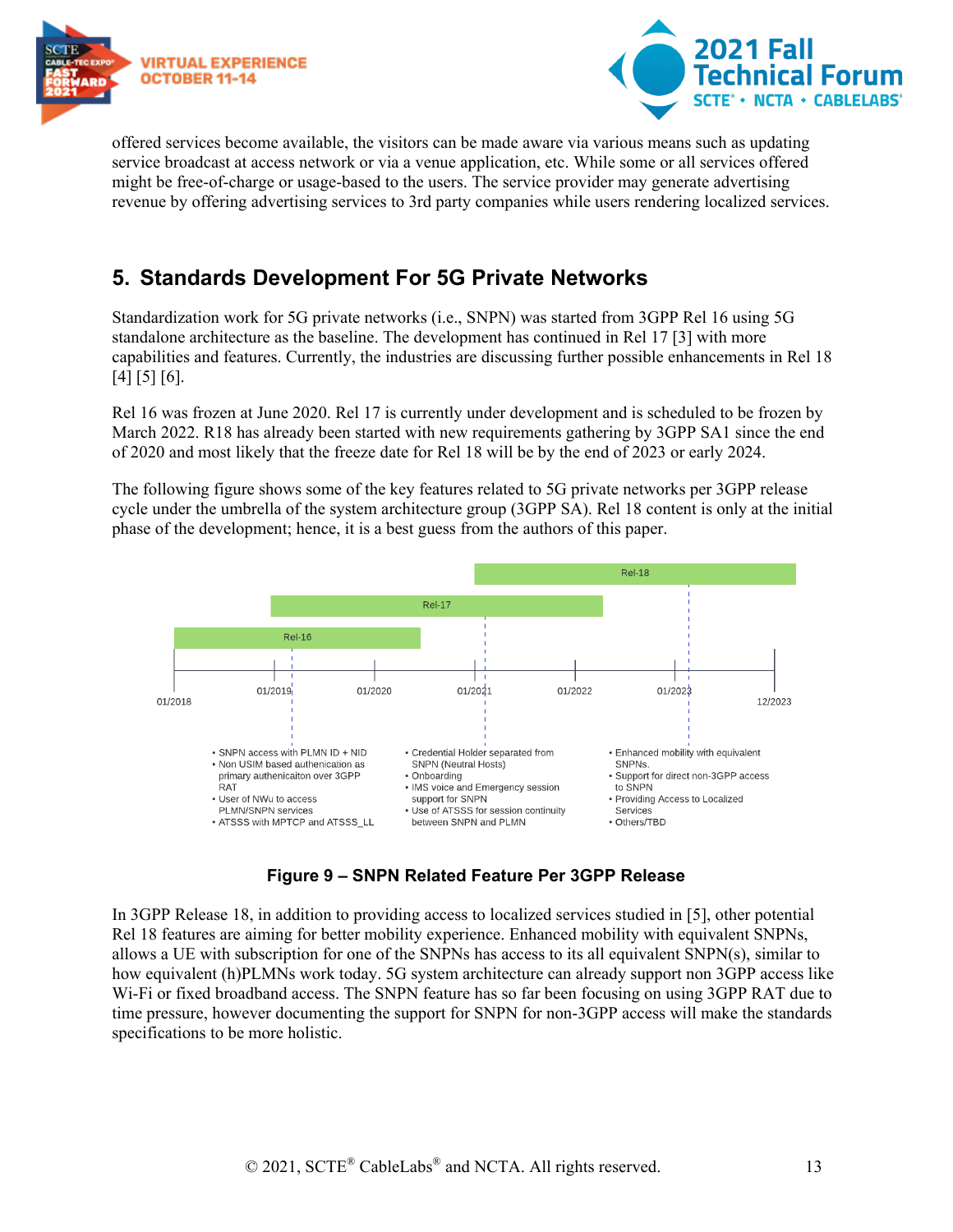



### <span id="page-13-0"></span>**6. Conclusion**

The new capabilities available for 5G private networks (i.e., SNPN) open a new realm of service possibilities that was previously not available with 4G systems based on evolved packet core (EPC). The on-demand credential provisioning with onboarding feature, the adoption of using network access identifier (NAI) for user identity and EAP with TLS/TTLS, flexible network ID assignment (PLMN ID + NID), and neutral host offering are some of the features that make 5G private network unique from any of the previous 3GPP systems, and this allows much wider applicability of using 3GPP eco-system with 3GPP RAT and non-3GPP RATs (WiFi, fixed-broadband access) for new service creation.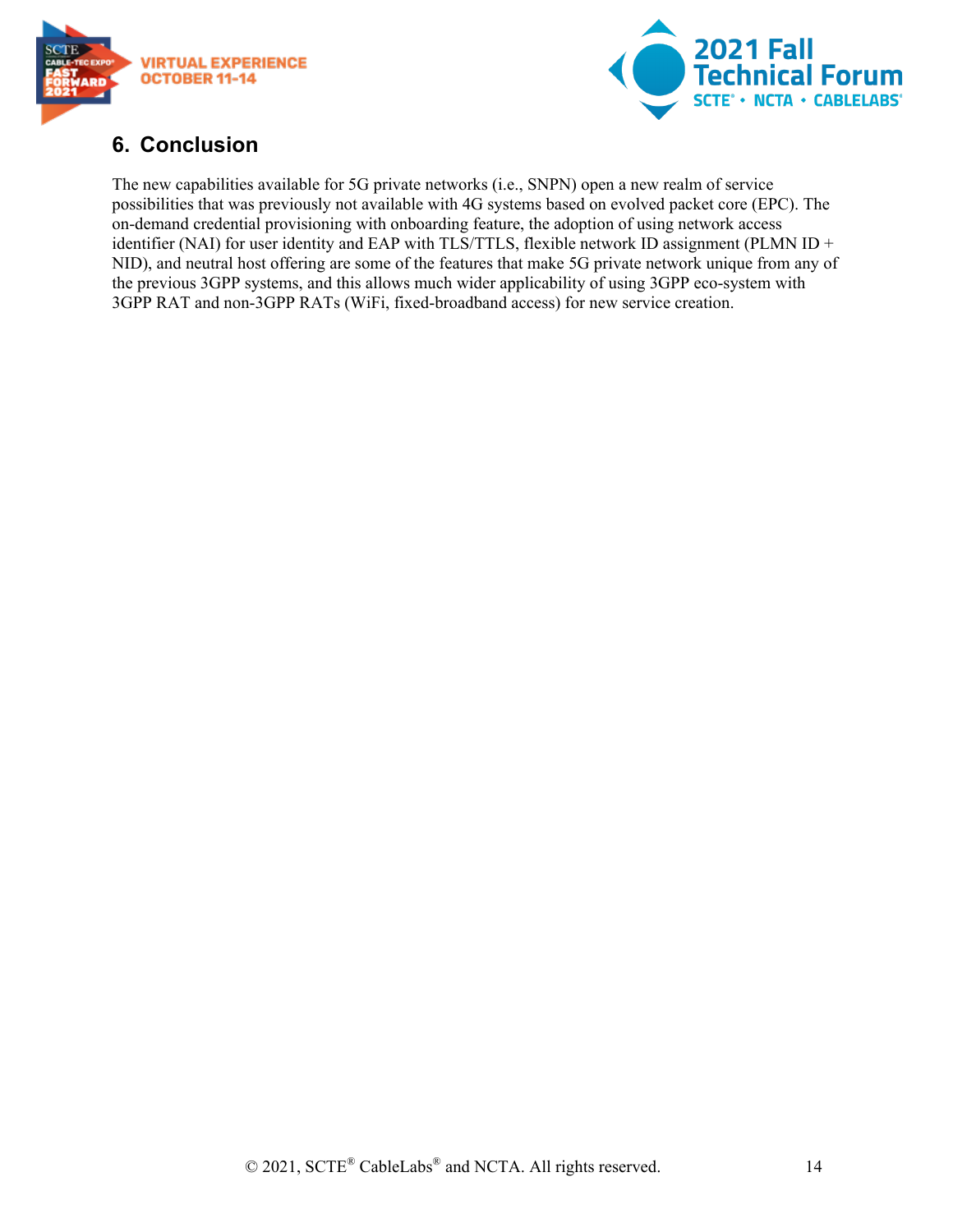



## **Abbreviations**

<span id="page-14-0"></span>

| 3GPP          | 3rd Generation Partnership Project                               |
|---------------|------------------------------------------------------------------|
| <b>AAA</b>    | authentication, authorization, accounting                        |
| AMF           | access and mobility management function                          |
| <b>ATIS</b>   | Alliance for Telecommunication Industry Solutions                |
| <b>ATSSS</b>  | access traffic steering, switching and splitting                 |
| ATSSS-LL      | ATSSS low-layer                                                  |
| <b>AUSF</b>   | authentication server function                                   |
| <b>CH</b>     | credentials holder                                               |
| <b>DSDA</b>   | dual SIM dual active                                             |
| <b>DSDS</b>   | dual SIM dual standby                                            |
| EAP           | extensible authentication protocol                               |
| eSIM          | embedded SIM                                                     |
| <b>EPC</b>    | evolved packet core                                              |
| <b>FQDN</b>   | fully qualified domain name                                      |
| <b>GIN</b>    | group ID for network selection                                   |
| hPLMN         | home PLMN                                                        |
| <b>HSS</b>    | home subscriber server                                           |
| <b>IETF</b>   | <b>Internet Engineering Task Force</b>                           |
| <b>IMS</b>    | IP-multimedia subsystem                                          |
| <b>LBO</b>    | local breakout                                                   |
| MCC+MNC       | mobile country code + mobile network code                        |
| <b>MNO</b>    | mobile network operator                                          |
| <b>MSO</b>    | multi system operator                                            |
| MP-QUIC       | multi-path quick UDP internet connections                        |
| <b>MPTCP</b>  | multi-path transport control protocol                            |
| N3IWF         | non-3GPP interworking function                                   |
| <b>NAI</b>    | network access identifier                                        |
| <b>NAS</b>    | non-access stratum                                               |
| <b>NF</b>     | network function                                                 |
| NG-RAN        | next generation radio access network                             |
| <b>NID</b>    | network identifier                                               |
| <b>NSSAAF</b> | network slice-specific and SNPN authentication and authorization |
|               | function                                                         |
| <b>NWu</b>    | reference point for untrusted non-3GPP access network to 5GC     |
| <b>PCO</b>    | protocol configuration options                                   |
| <b>PDN</b>    | packet data network                                              |
| PDU           | protocol data unit                                               |
| <b>PLMN</b>   | public land mobile network                                       |
| <b>PS</b>     | provisioning server                                              |
| QoE           | quality of experience                                            |
| QoS           | quality of service                                               |
| <b>RAN</b>    | radio access network                                             |
| <b>RAT</b>    | radio access technology                                          |
| <b>RRC</b>    | radio resource control                                           |